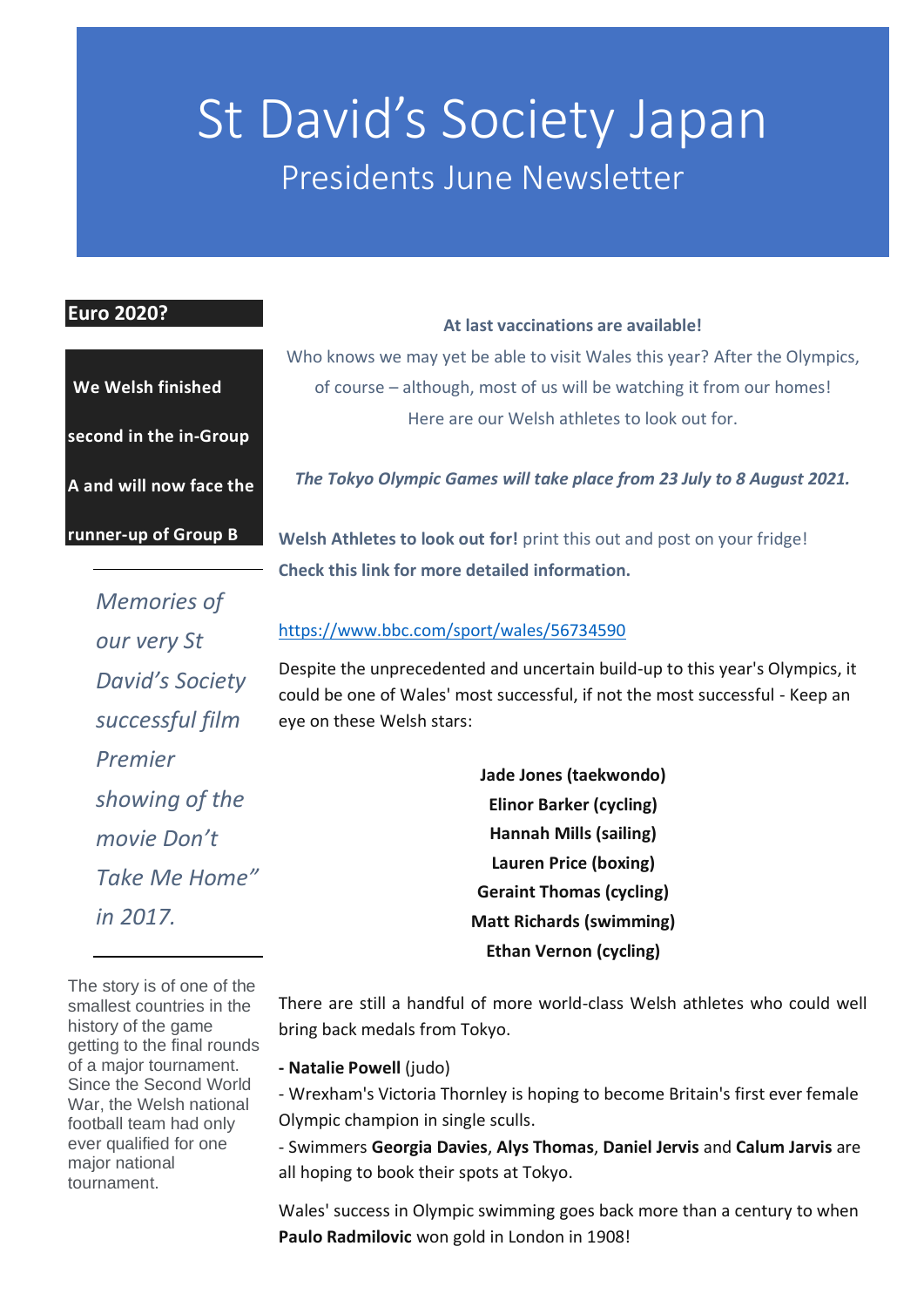

# ST DAVID SOCIETY EVENTS AND NEWS.

Due to some family issues, the date of part three of the History of Wales has been postponed to Thursday  $15<sup>th</sup>$  of July at 8 pm. A bit of summer relaxation for us all before we take a break till September!

#### **NEW ZOOM MEETING INFO**

**Thursday July 15th.** 

**Meeting ID: 889 7205 3571 Passcode: 248709**

If you are bored over the hot summer in Tokyo, why not try out the online quiz hosted by TELL on July  $7<sup>th</sup>$  and the FootNik Pub on July 20<sup>th</sup> both from 8:00 pm

#### SOCIETY NEWS UPDATES

Many of us have fond memories of Jon Elliot a British Embassy Diplomat and our Society President of several years ago. He announced the birth of his second daughter, adding that he helped to deliver! An awesome event and one he needed an extra-long drink to help him recover from, yet such an unforgettable experience for the family.



Jon with wife Sue & Cerys





Meet Anwen & Cerys Elliot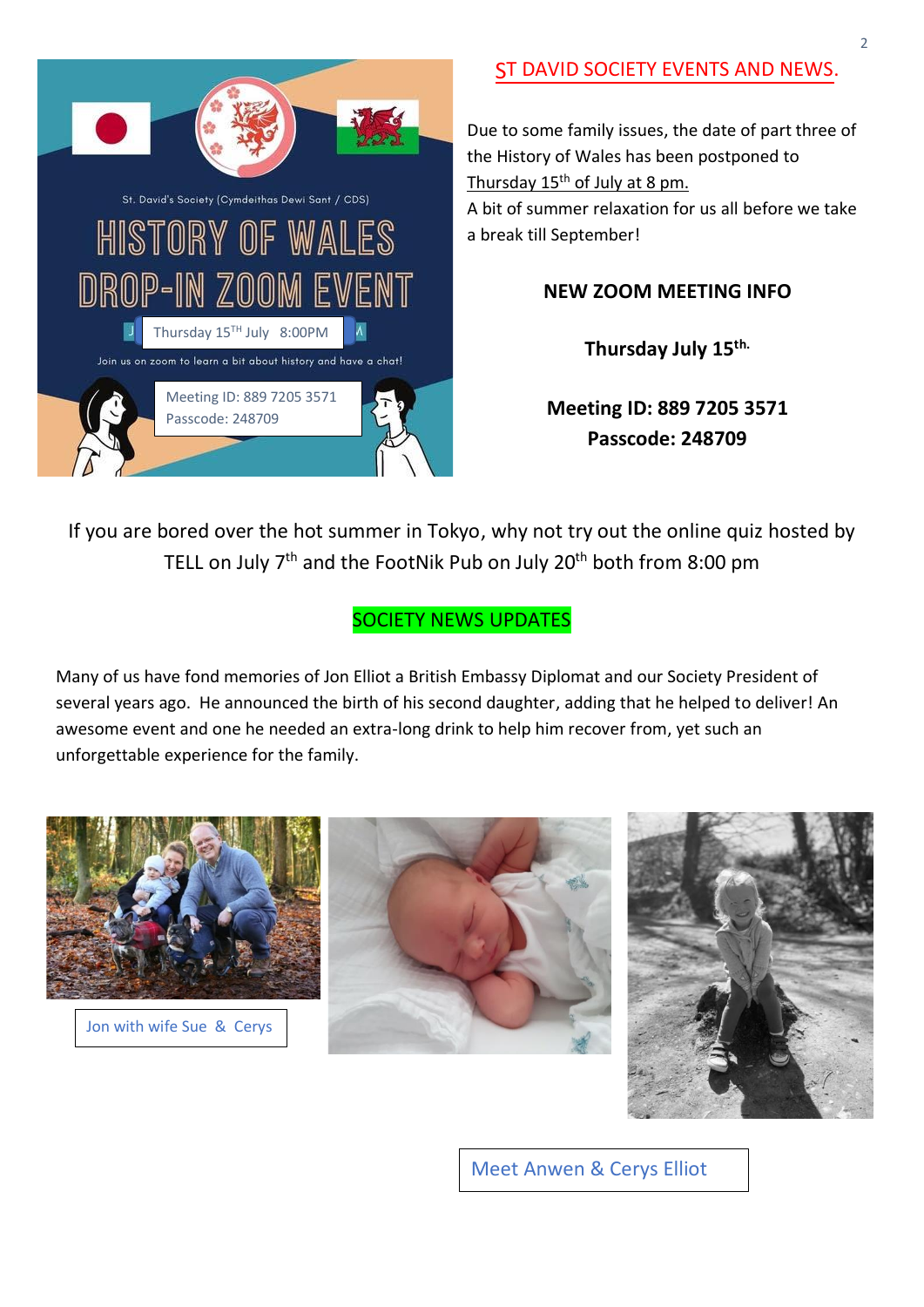#### SAYONARA LYNVA

Many also know Lynva Davies, an original St David's Society Japan Member who will return home to Wales after a 40-year career in Japan. Lynva helped Marylin Lloyd, another St David's member who when she relocated to Kansai set up our branch there. Lynva took over from Marilyn and was the Kansai Rep for 8 years, handing over to Chikako who has continued to do such a good job promoting Wales. I am sure we will all send her our best wishes for a happy retirement in Wales with her family and friends.



Lynva with a student and with the Opera Singer Katherine Jenkin

#### **Random Welsh News**

**Cardiff landmark pub The Goat** Major returns to original 1813 Blue Bell name <https://www.bbc.com/news/uk-wales-57328489>

**TV's Line of Duty's stars Vicky McClure and fiancé Jonny Owen to sponsor Merthyr Town Social distancing for Wales could last throughout this year!**

**https://www.bbc.com/news/uk-wales-57346925**



I wonder what a Welsh Variant would use to warn us. Why not send us your designs?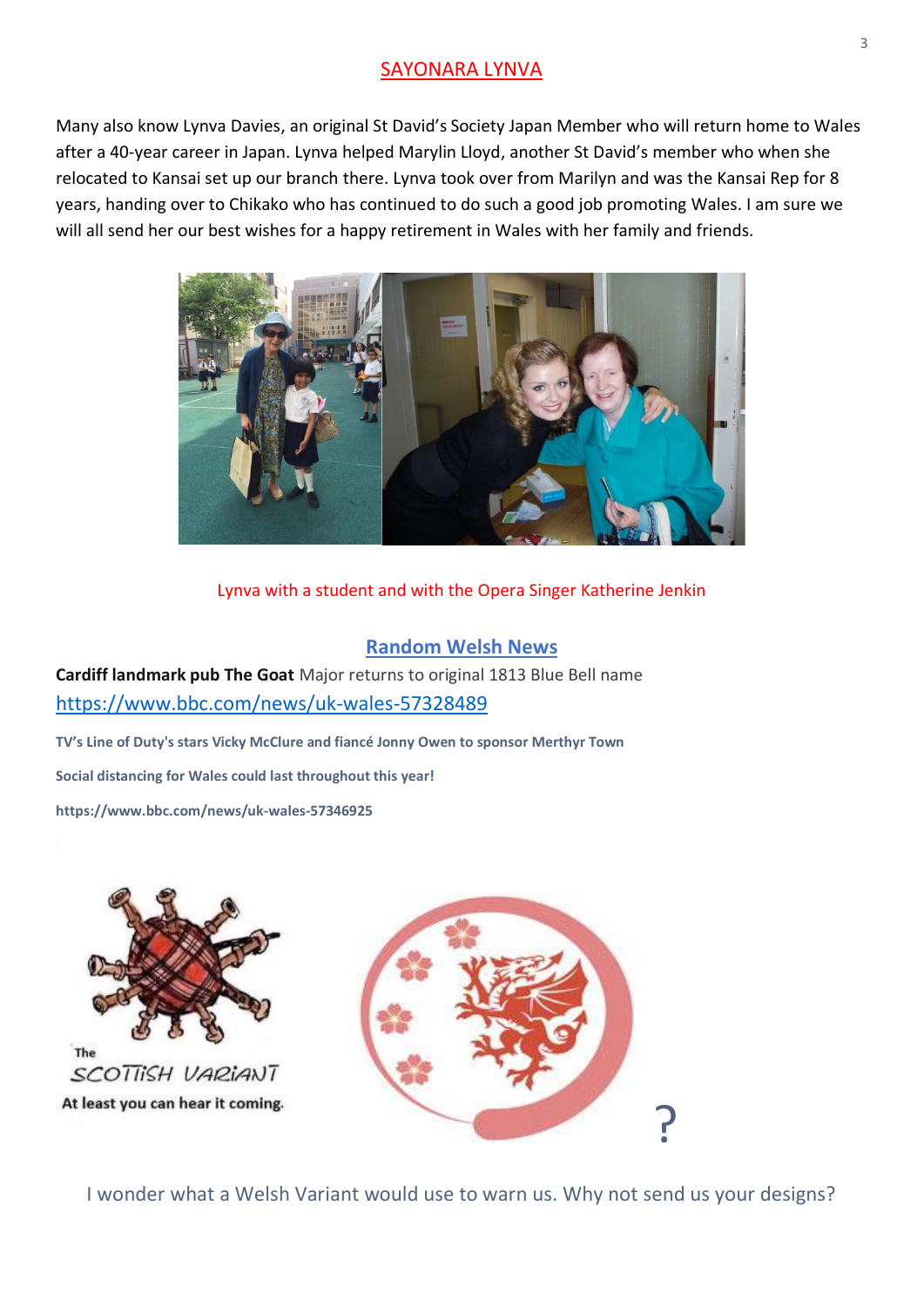# Hot from the press. Rugby and Olympic news.

Warren Gatland has named his Lions side to take on Japan at Murrayfield on Saturday (kick off 3pm).

#### **Five Wales players are named in the starting XV, including captain Alun Wyn Jones and Dan Biggar. Josh Adams, Ken Owens and Liam Williams also start.**

"We're anticipating a tough game against Japan – a side that like to play at a high-tempo and shift the ball," said Gatland.

OLYMPICS TEAM GB link and info.

<https://www.teamgb.com/>

For detailed information on general topics related to Team GB and the Tokyo Games to

<https://www.teamgb.com/competitions/tokyo-2020/1z8kx7IzcKJbsDOpHXs5Gp>

"One day intensive summer course of the Welsh Language" has been accepting applications.

This is a joint event with Boreda Kikaku and the Academic Society of Wales, Japan, and for Japanese beginners.

The lecturer is Takeshi Koike and the MC is Yuko Nakauchi.

Sunday, 1st August from 14:00 to 22:00.

For more info and to apply, please check below (in Japanese only)

[https://peatix.com/event/1927192](https://l.facebook.com/l.php?u=https%3A%2F%2Fpeatix.com%2Fevent%2F1927192%3Ffbclid%3DIwAR3Y6wjrloGepsWBP7Im3HxO9CGfAVUhsdh-uziEMRhG1fPJqBTZqTI0wFo&h=AT01zIMf71UoSWnQaireyO-8Xrx4vEBUXUyYyj86Xm9z2u46wdEyY-wMkiIyxMxzMdkDwucycWO-SOtfhXh7-XX3ndrMFKYarlNC6UZq6W3o7P02aDWbC2Zp70ItYnGDAA&__tn__=-UK-y-R&c%5b0%5d=AT2t8OjLyLNbeDLeACju9NVvnfjyAxXwTUiqrg16h6WNs-_mmtibnU3WRh8Pz6mJ6hf8Qreis2TfNL97wFkfnw7Wm1HCLjgn-gfwe7yMZjjdNrgFw6zCP9HCbVPXCykYajjJhP86FX4xZDW5NVT6K_CkDjC6TO20lZ4cs-RdV3nyv36sbzUCBELolDAEA-QdKG0ZQqIQcKda4wwTCOMZXLgPXfvTQzznEdjQbsPzpQ)

Just a reminder that our very own Treasurer Chris Barnet has been running Welsh Language courses taught in English at Sophia University and privately for more than 20 years so if you are keen to learn contact Chris. [chrisbrucejoben@gmail.com](mailto:chrisbrucejoben@gmail.com)

## **St David's Kansai News**

A second chance to view the Welsh film which we showed at our Welsh movie nights back in the day – it's worth the watch and the re-watch.

The Kansai St. David's Society will hold another Movie Night on Zoom.

" The Englishman who went up a hill but came down a mountain" (with Japanese subtitle)

Date & Time: Sunday, 11th July from 20:00 (Japan Standard Time)